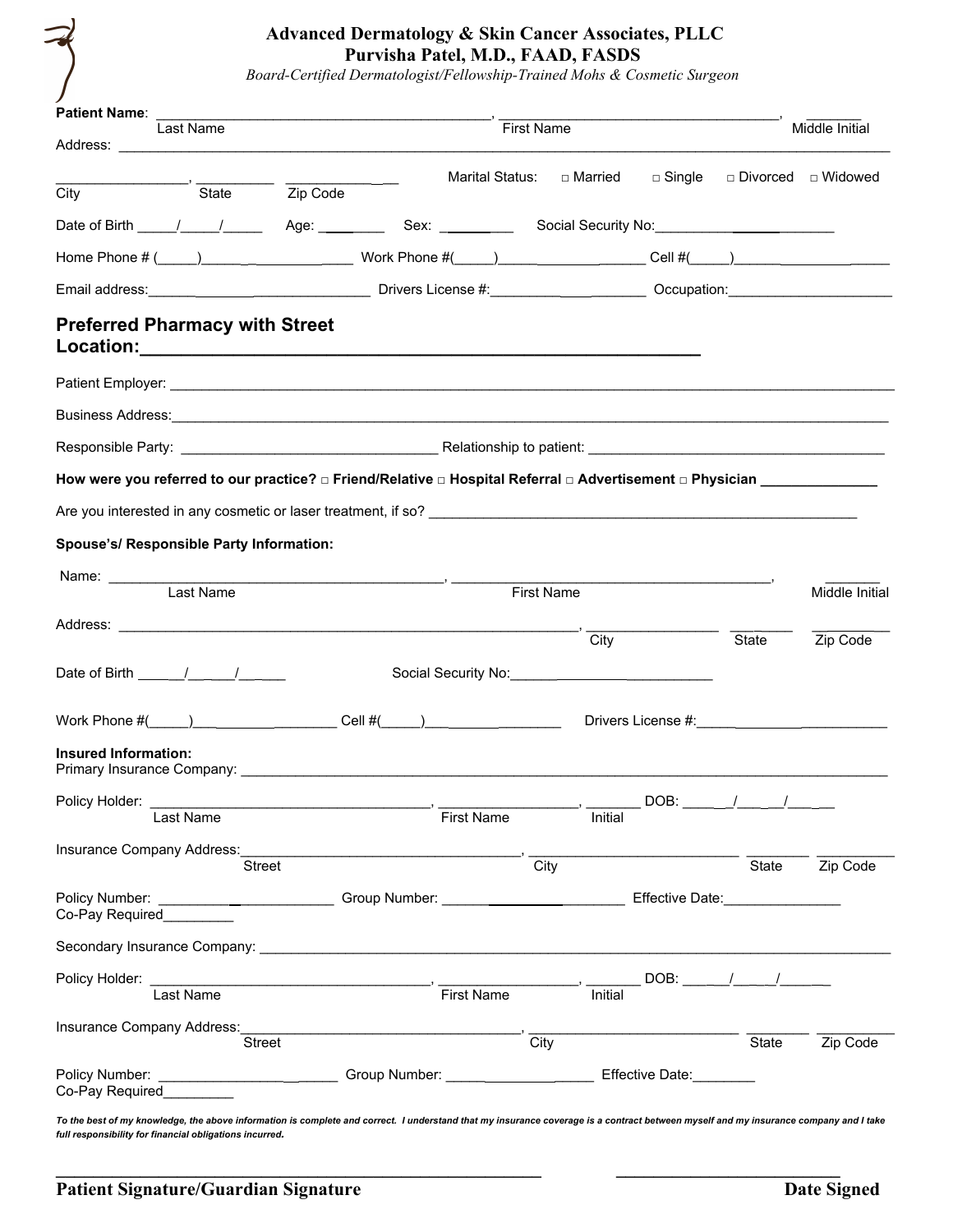

**Advanced Dermatology & Skin Cancer Associates, PLLC Purvisha Patel MD, FAAD, FASDS** *Board Certified Dermatologist/Fellowship Trained Mohs & Cosmetic Surgeon*

# Video & Photography Policy:

I understand that Advanced Dermatology and Skin Cancer Associates will take my picture and use it only as a Patient Identifier. This picture will be used strictly for the use of my personal medical chart and will fall under the guidelines of HIPPA laws and will be protected as Private Health Information (PHI).

| <b>Patient Signature/Guardian Signature:</b> |
|----------------------------------------------|
|----------------------------------------------|

I understand that if I undergo Surgery or a cosmetic procedure at this facility, photos may be taken, by the staff, of the procedure site. These pictures will be used strictly for charting and record keeping purposes. They are medically necessary in documenting each patient's case. These pictures will be used strictly for the use of my personal medical chart and will fall under the guidelines of HIPPA laws and will be protected as Private Health Information  $(PHI).$ 

**Patient Signature/Guardian Signature:**  $\qquad \qquad$  Date: I understand that taking personal videos, photographs or recordings of any kind in this facility are strictly prohibited, unless mutually consented. In the event that unauthorized personal videos, photos, or recordings taken in the office of any type are posted on line through email, websites, social media, ect. ADSCA cannot be held responsible, accountable, or liable.

| <b>Patient Signature/Guardian Signature:</b> | Date: |
|----------------------------------------------|-------|
|                                              |       |

**7658 Poplar Pike** ǁ **Germantown TN 38138** ǁ **Tele: 901-759-2322** ǁ **Fax: 901-759-2077**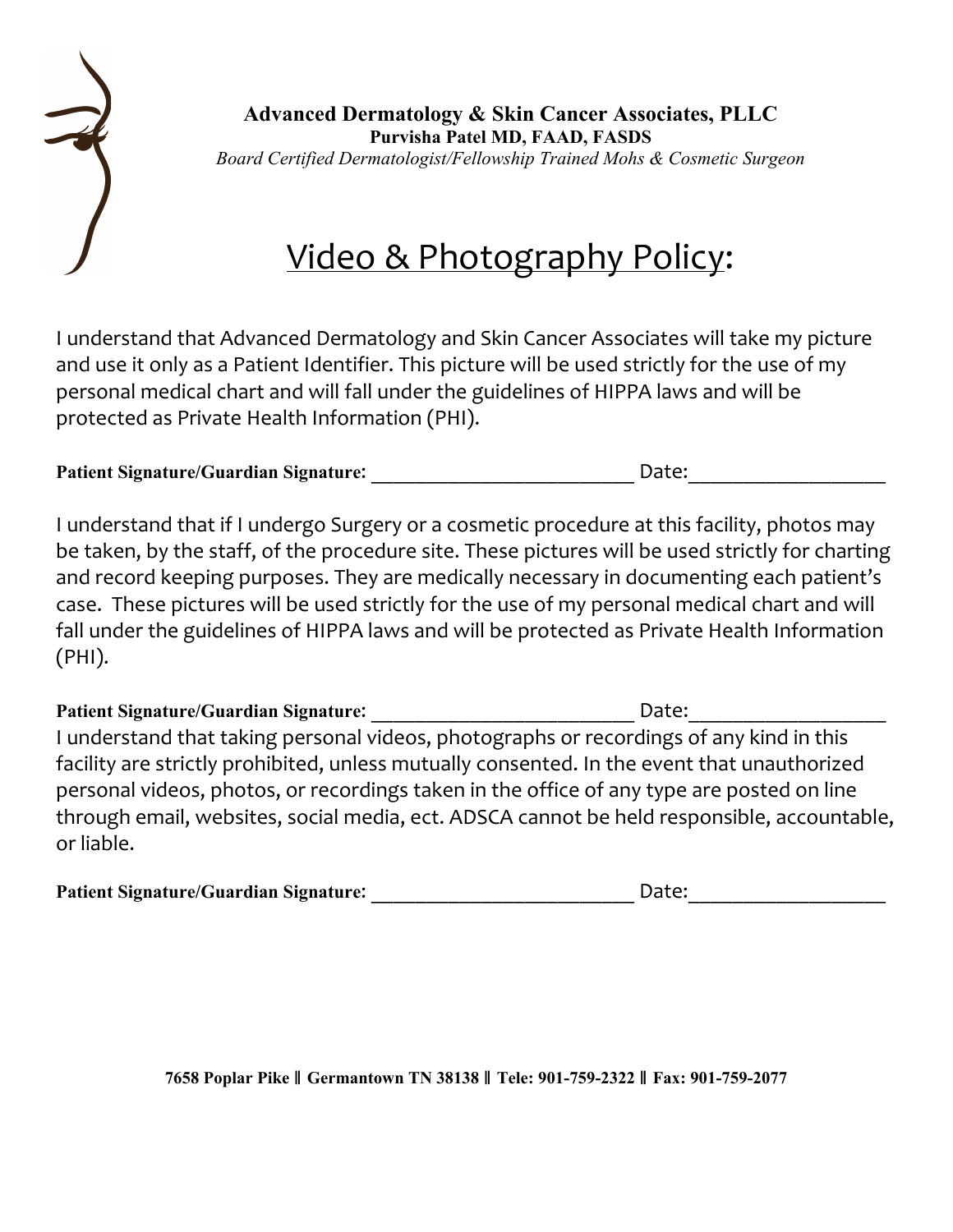

**Advanced Dermatology & Skin Cancer Associates, PLLC Purvisha Patel MD, FAAD, FASDS**

*Board Certified Dermatologist/Fellowship Trained Mohs & Cosmetic Surgeon*

#### **CONSENT FOR CARE**

I hereby give my consent for treatment to Purvisha Patel, M.D.

Signature: Signature: Date: Date: Date: Date: Date: Date: Date: Date: Date: Date: Date: Date: Date: Date: Date: Date: Date: Date: Date: Date: Date: Date: Date: Date: Date: Date: Date: Date: Date: Date: Date: Date: Date: Da

Patient, Parent or Guardian

# **AUTHORIZATION TO PAY BENEFITS TO PHYSICIAN**

I hereby authorize payment to Purvisha Patel, M.D. for services rendered to me or my dependants. I also authorize this office to release any information necessary to expedite insurance claims. I understand that I am responsible for any balance not covered by insurance and/or collection costs and legal fees incurred in an attempt to collect said balance.

Patient, Parent or Guardian Relationship

Signature: The Date:  $\Box$ 

# **LIFETIME AUTHORIZATION TO FILE MEDICARE**

I request that payment of authorized Medicare benefits be made either to me or on my behalf to Purvisha Patel, M.D. for services furnished me by that provider. I also authorize any holder of medical information about me to release to the Center for Medicare/Medicaid Services and its agents any information needed to determine these benefits or the benefits payable for related services.

 $Signature: \n\frac{1}{\sum_{i=1}^{n} \sum_{i=1}^{n} \frac{1}{\sum_{i=1}^{n} \sum_{i=1}^{n} \frac{1}{\sum_{i=1}^{n} \sum_{i=1}^{n} \frac{1}{\sum_{i=1}^{n} \sum_{i=1}^{n} \frac{1}{\sum_{i=1}^{n} \sum_{i=1}^{n} \frac{1}{\sum_{i=1}^{n} \sum_{i=1}^{n} \frac{1}{\sum_{i=1}^{n} \sum_{i=1}^{n} \frac{1}{\sum_{i=1}^{n} \sum_{i=1}^{n} \frac{1}{\sum_{i=1}^{n$ 

Patient, Parent or Guardian Relationship

# **AUTHORIZATION TO LEAVE MESSAGE**

I hereby authorization Purvisha Patel, M.D. to leave a message regarding pending appointments/or tests at my residence. yes \_\_\_ no. It is ok to leave a message with my employer \_\_\_yes \_\_\_no. It is ok to leave a message with family member:  $\overline{\phantom{a}}$  (list who) phone number  $\overline{\phantom{a}}$ .

Signature: \_\_\_\_\_\_\_\_\_\_\_\_\_\_\_\_\_\_\_\_\_\_\_\_\_\_\_ \_\_\_\_\_\_\_\_\_\_\_\_\_\_\_\_\_\_\_ Date:\_\_\_\_\_\_\_\_\_\_\_\_\_\_

Patient, Parent or Guardian Relationship

# **ACKNOWLEDGEMENT OF RECEIPT OF NOTICE OF PRIVACY**

I have received a copy of the Notice of Privacy Practices as required by HIPAA Privacy Regulations, developed October 2005.

Patient, Parent or Guardian Relationship

 $Signature:$   $\qquad \qquad$  Date: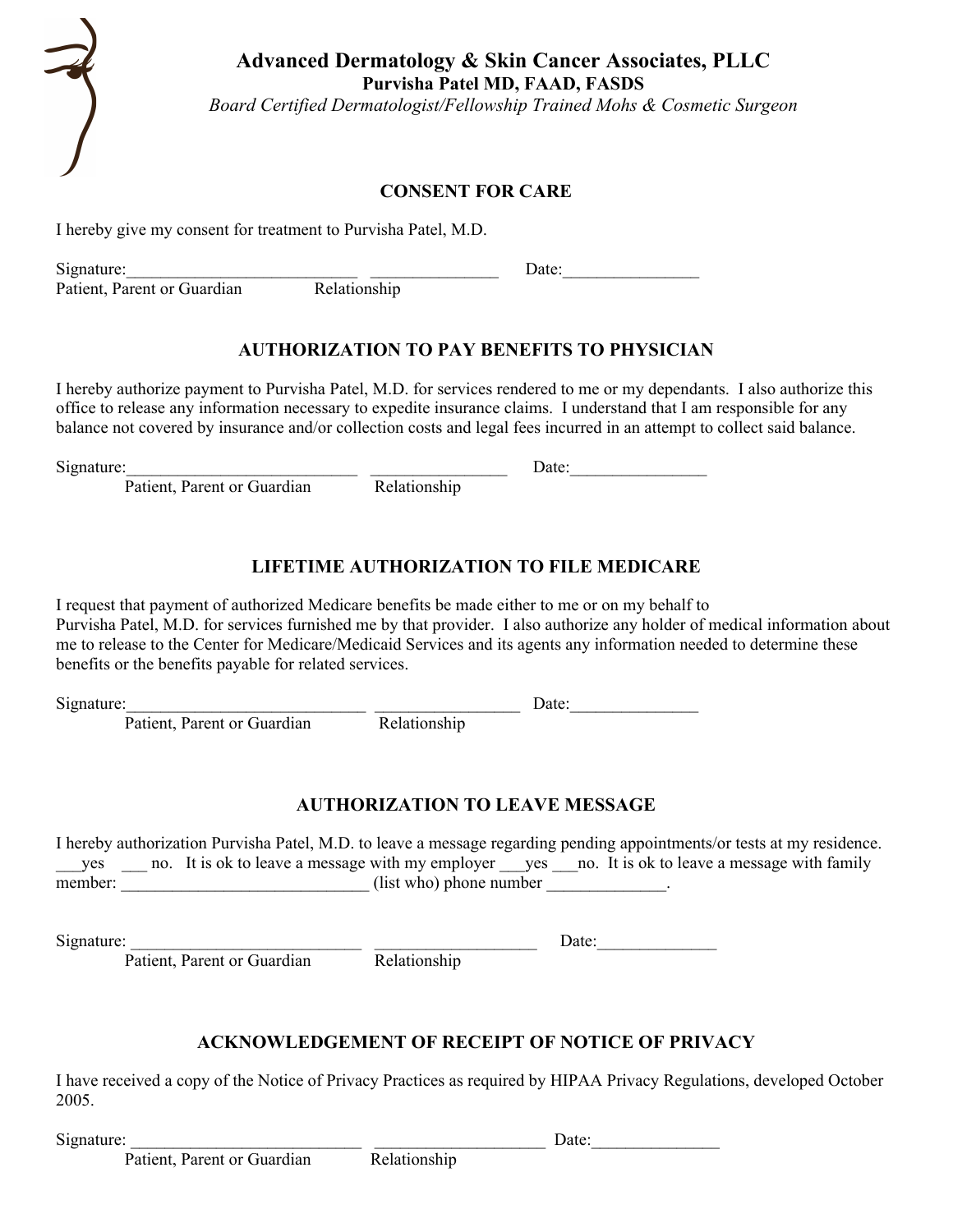

#### **Advanced Dermatology & Skin Cancer Associates, PLLC Purvisha Patel MD, FAAD, FASDS** *Board Certified Dermatologist/Fellowship Trained Mohs & Cosmetic Surgeon*

# **FINANCIAL POLICY**

Thank you for choosing Advanced Dermatology and Skin Cancer Associates to serve you and your family's dermatology needs. We are pleased to participate in your family's health care and look forward to establishing a lasting relationship as one of your health care providers. As part of this relationship, we wish to establish our expectations of your financial responsibility as outlined in our Financial Policy. Your medical insurance is a contract between you and your insurance company. We can often help with providing information to help you in filing your claims, but you are primarily responsible for any charges that you have incurred as a patient with Advanced Dermatology. Please review and sign the following financial policy prior to your office visit.

- 1) **COPAYMENTS, DEDUCTIBLES, AND FEES** All copayments, insurance deductibles, and fees for services not covered by your insurance policy are due at the time that service is rendered. We accept cash, check, or credit cards.
- 2) **INSURANCE** Patients must complete and sign information in regards to your insurance prior to seeing the physician. You must present a current insurance card at each visit. If you or one of your children does not present a current insurance card, you will be responsible for payment at the time of your visit. You will receive reimbursement from Advanced Dermatology if your insurance pays the claim at a later date. If your insurance carrier is not one with which we participate, you are responsible for payment in full. Insurance plans and Medicare consider some services to be "noncovered," in which case you are responsible for payment in full.
- 3) **MINORS AND DEPENDENTS** Parents and guardians are responsible for payments for their dependents at the time that service is rendered. Minors and dependents must present a valid insurance card at each visit if a claim is to be filed. See item #2 above if an insurance card is not presented.
- 4) **PROMPT PAYMENT** Just as we make every effort to accommodate you when you are in need of medical care, we expect that you will make every effort to pay your bill promptly. If you have a financial hardship or if you are unable to pay your bill in its entirety please contact our billing office to discuss payment options. If your accont becomes delinquent and you have not established or met payment options with our billing office, your account will be turned over to a collections agency.
- 5) **LAB AND PATHOLOGY SERVICES** Lab and pathology services are often utilized as a result of services provided by Advanced Dermatology. Any charges for lab and pathology services will be billed directly to you and/or your insurance company. These charges are your full responsibility.
- 6) **COSMETIC AND MEDICAL SERVICES** Cosmetic services are separate charges and are not covered by your insurance. If medical services are addressed at the same appointment as a cosmetic consult, additional charges for the medical services will be charged and billed to your insurance company. Copays for the medical services will also be due at the time of visit.
- 7) **RETURNED CHECKS** There will be a \$25.00 charge for any check returned by your bank for any reason.

I have read the Financial Policy and agree to its terms.

Patient Signature/Guardian Signature: \_\_\_\_\_\_\_\_\_\_\_\_\_\_\_\_\_\_\_\_\_\_\_\_\_\_\_\_\_\_\_\_\_Date: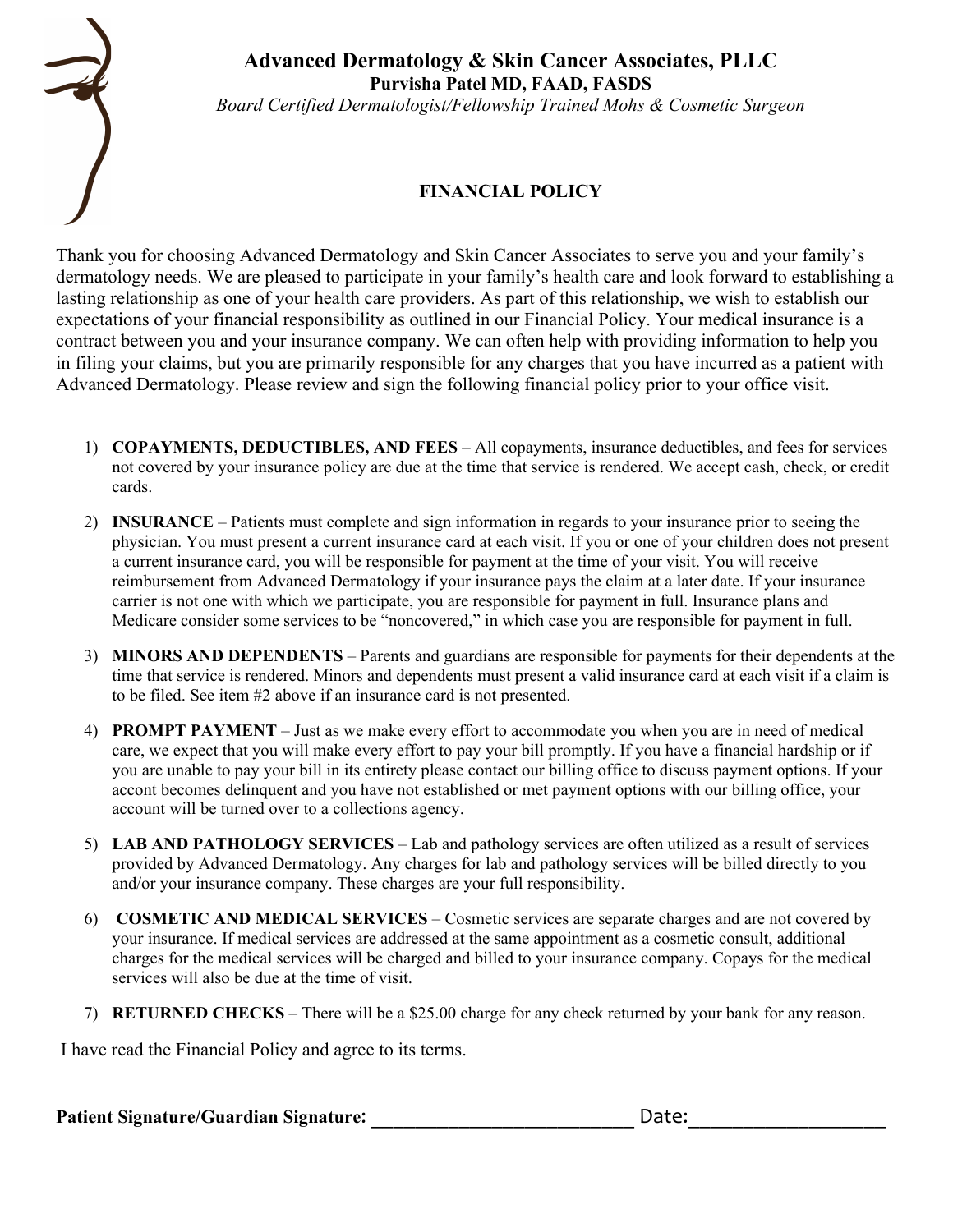

**Advanced Dermatology & Skin Cancer Associates, PLLC Purvisha Patel MD, FAAD, FASDS** *Board Certified Dermatologist/Fellowship Trained Mohs & Cosmetic Surgeon*

# **PATIENT REPRESENTATIVE INFORMATION**

| <b>Patient Name</b> |  | Date of Birth |
|---------------------|--|---------------|
|---------------------|--|---------------|

Please list the names of persons that you wish to have access to your Protected Health Information. Please note the HIPAA privacy rule prohibits us from disclosing your health information without your authorization. Your representative must be listed or we will be unable to discuss your care with them.

|                            | Please list the name of the person with whom we can discuss your bill                     |
|----------------------------|-------------------------------------------------------------------------------------------|
|                            |                                                                                           |
|                            |                                                                                           |
|                            |                                                                                           |
|                            | ** Representative must provide patient date of birth and address to receive information** |
|                            | ** Authorization will remain effective until new/updated documentation received.**        |
| Patient/Guardian Signature | Date ___________                                                                          |

**7658 Poplar Pike ! Germantown TN 38138 ! Tele: 901/759-2322 ! Fax: 901/759-2077**